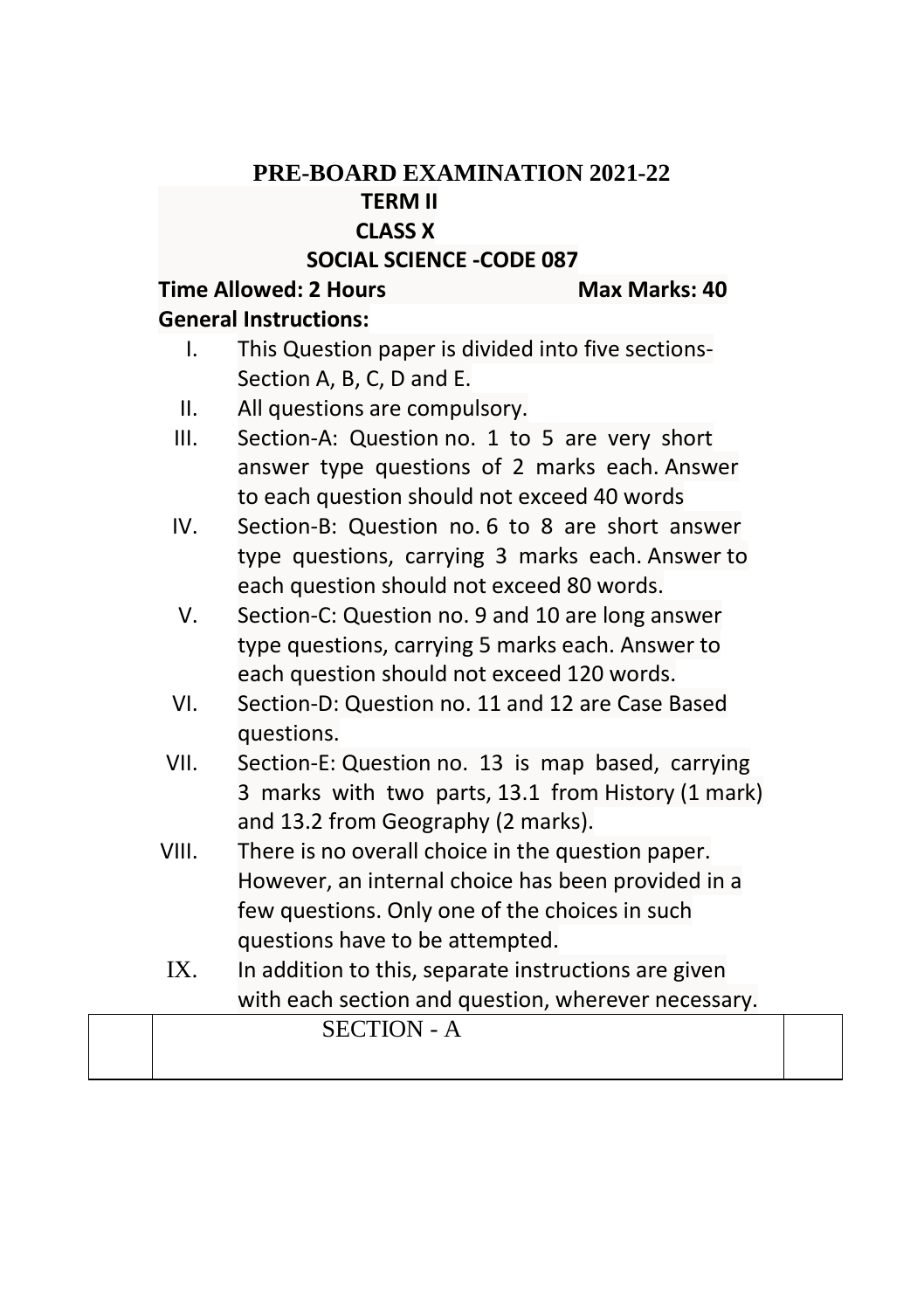| $\mathbf{1}$   | Who presided over the Lahore session of the Congress in                                                             | $\overline{2}$ |
|----------------|---------------------------------------------------------------------------------------------------------------------|----------------|
|                | 1929? Mention one decision taken in the session.                                                                    |                |
| $\overline{2}$ | Mention any four sources of informal credit.                                                                        | $\overline{2}$ |
| 3              | Sate any two functions of political parties?                                                                        |                |
| $\overline{4}$ | Distinguish between foreign trade and foreign investment.                                                           | $\overline{2}$ |
| 5              | What role has been played by the cotton textile industry in the                                                     | $\overline{2}$ |
|                | economic development of the country?                                                                                |                |
|                | <b>Or</b>                                                                                                           |                |
|                | Why is iron and steel industry called a basic industry?                                                             |                |
|                | <b>SECTION -B</b>                                                                                                   |                |
| 6              | How have self help groups benefitted the women in rural<br>areas?                                                   | 3              |
|                | <b>Or</b>                                                                                                           |                |
|                | What are the limitations of the Barter system?                                                                      |                |
| $\overline{7}$ | What were the limits of the Civil Disobedience Movement?                                                            | 3              |
| 8              | Describe the role of opposition parties in democracy.                                                               | 3              |
|                | <b>SECTION -C</b>                                                                                                   |                |
| 9              | Give your arguments to justify that democracy is accountable,<br>responsive and legitimate government.<br><b>Or</b> | 5              |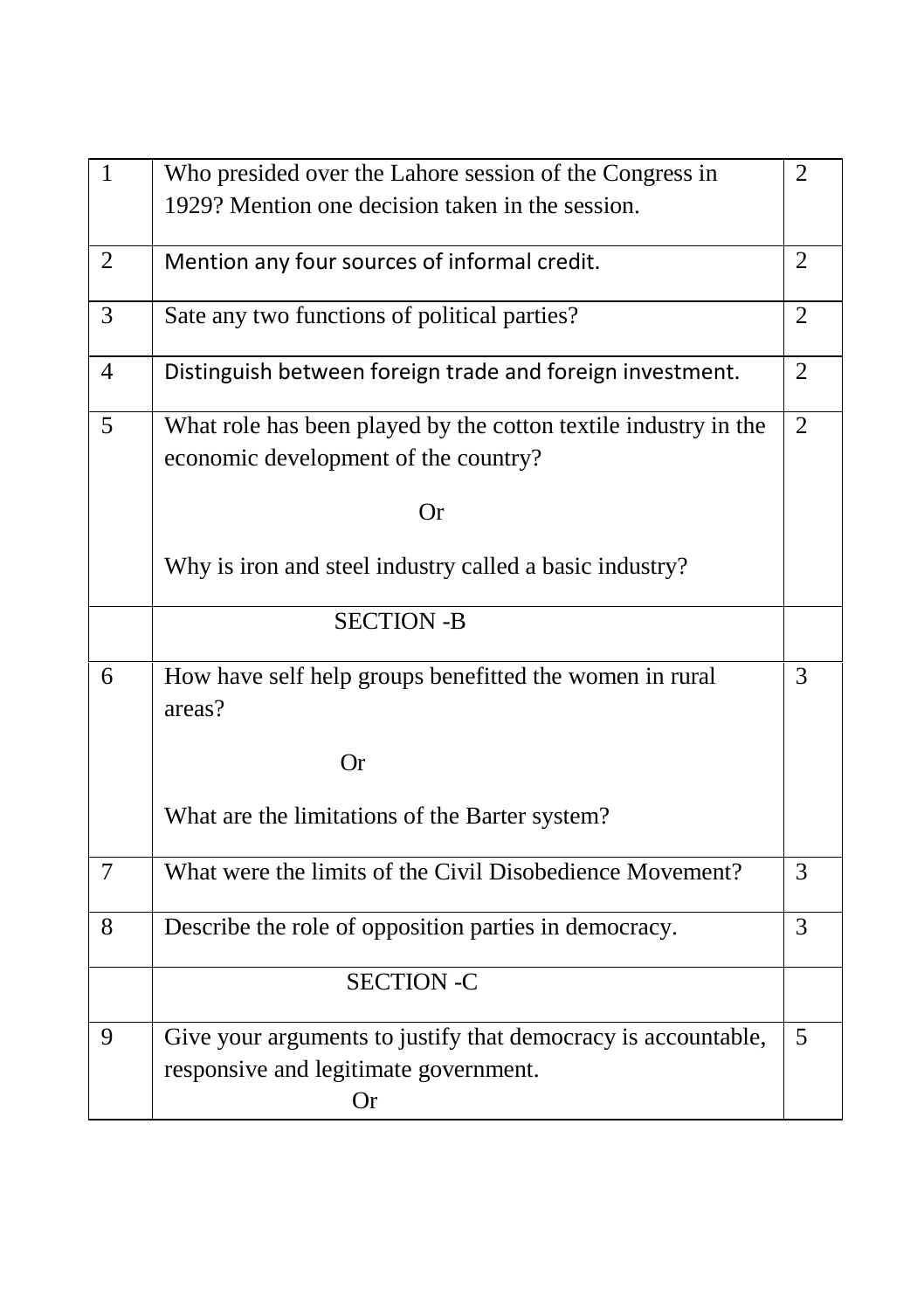|    | The examination in democracy never gets over. Explain in           |   |
|----|--------------------------------------------------------------------|---|
|    | detail.                                                            |   |
| 10 | Highlight the factors which have enabled the process of            | 5 |
|    | globalisation.                                                     |   |
|    | Оr                                                                 |   |
|    | In context of WTO answer the following questions:                  |   |
|    | a. Write the full form of WTO. (1)                                 |   |
|    | b. At present how many nations are members of $WTO$ ? (1)          |   |
|    | c. What is its aim? $(1)$                                          |   |
|    | d. Why the developing nations are not satisfied with the           |   |
|    | working of WTO? $(2)$                                              |   |
|    | <b>SECTION -D</b>                                                  |   |
| 11 |                                                                    |   |
|    | 'We believe that it is the inalienable right of the Indian         | 4 |
|    | people, as of any other people, to have freedom and to enjoy       |   |
|    | the fruits of their toil and have the necessities of life, so that |   |
|    | they may have full opportunities of growth. We believe also        |   |
|    | that if any government deprives a people of these rights and       |   |
|    | oppresses them, the people have a further right to alter it or     |   |
|    | to abolish it. The British Government in India has not only        |   |
|    | deprived the Indian people of their freedom but has based          |   |
|    | itself on the exploitation of the masses, and has ruined India     |   |
|    | economically, politically, culturally, and spiritually. We         |   |
|    | believe, therefore, that India must sever the British              |   |
|    | connection and attain Purna Swaraj or Complete                     |   |
|    | Independence.                                                      |   |
|    |                                                                    |   |
|    | Read the given text and answer the following questions:            |   |
|    | 11.1 On which day was this pledge taken by the Indian              |   |
|    | people? (1)                                                        |   |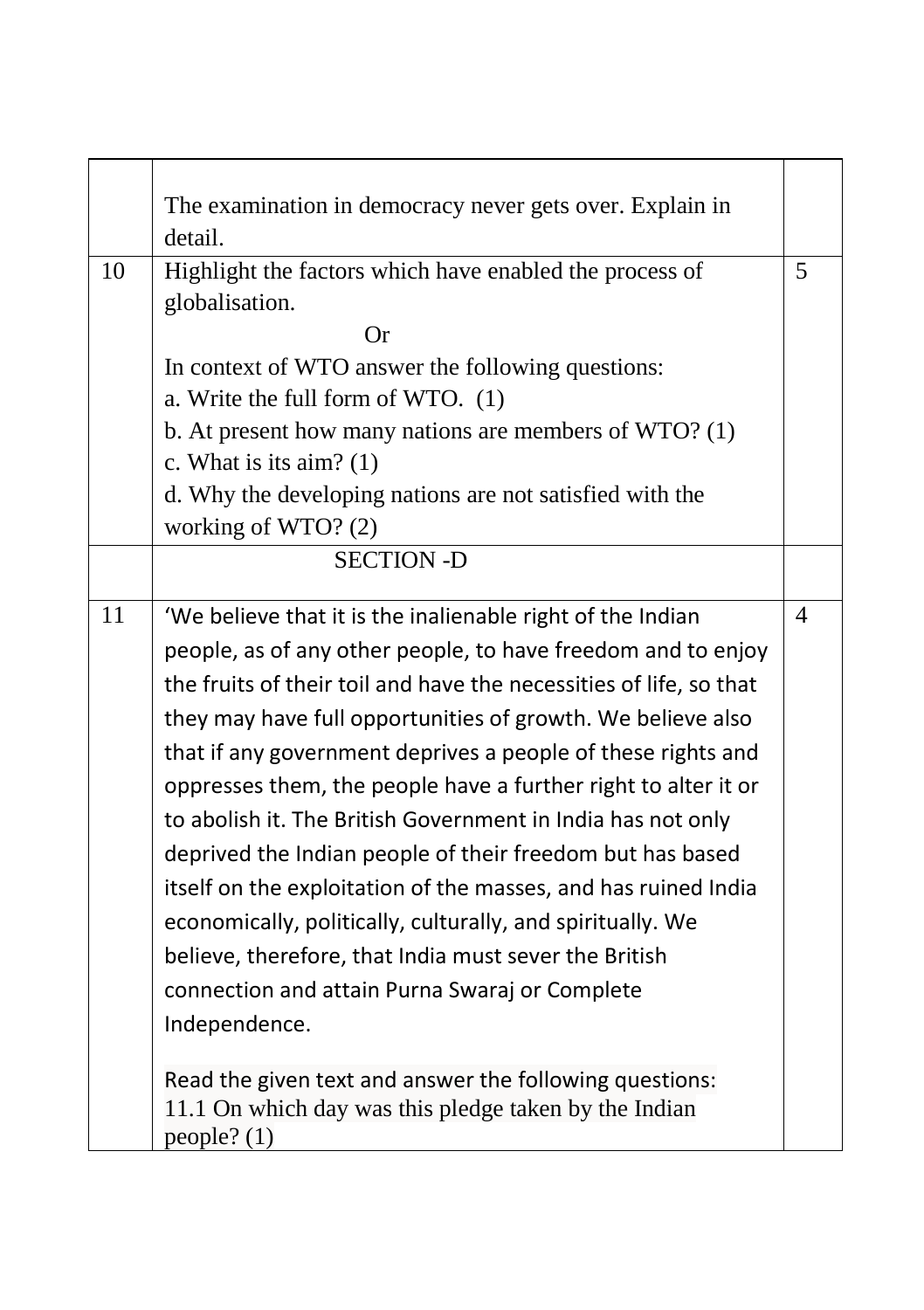|    | 11.2 State an example to justify that the colonial rule was    |   |
|----|----------------------------------------------------------------|---|
|    | economically exploitative. (1)                                 |   |
|    | 11.3 Why India must severe the British connection? (2)         |   |
|    |                                                                |   |
|    |                                                                |   |
| 12 | Read the source given below and answer the questions.          | 4 |
|    | Ever since humans appeared on the earth, they have used        |   |
|    | different means of communication. But, the pace of change,     |   |
|    | has been rapid in modern times. Long distance                  |   |
|    | communication is far easier without physical movement of the   |   |
|    | communicator or receiver. Personal communication and mass      |   |
|    | communication including television, radio, press, films, etc.  |   |
|    | are the major means of communication in the country. The       |   |
|    | Indian postal network is the largest in the world. It handles  |   |
|    | parcels as well as personal written communications. Cards and  |   |
|    | envelopes are considered first-class mail and are airlifted    |   |
|    | between stations covering both land and air. The second-class  |   |
|    | mail includes book packets, registered newspapers and          |   |
|    | periodicals. They are carried by surface mail, covering land   |   |
|    | and water transport. To facilitate quick delivery of mails in  |   |
|    | large towns and cities, six mail channels have been introduced |   |
|    | recently. They are called Rajdhani Channel, Metro Channel,     |   |
|    | Green Channel, Business Channel, Bulk Mail Channel and         |   |
|    | Periodical Channel. Mass communication provides                |   |
|    | entertainment and creates awareness among people about         |   |
|    | various national programmes and policies.                      |   |
|    | 12.1 Examine the role of the Indian postal network. (1)        |   |
|    | 12.2 Differentiate between personal and mass                   |   |
|    | communication.(1)                                              |   |
|    | 12.3 Analyse the significance of communication for a           |   |
|    |                                                                |   |
|    | nation.(2)                                                     |   |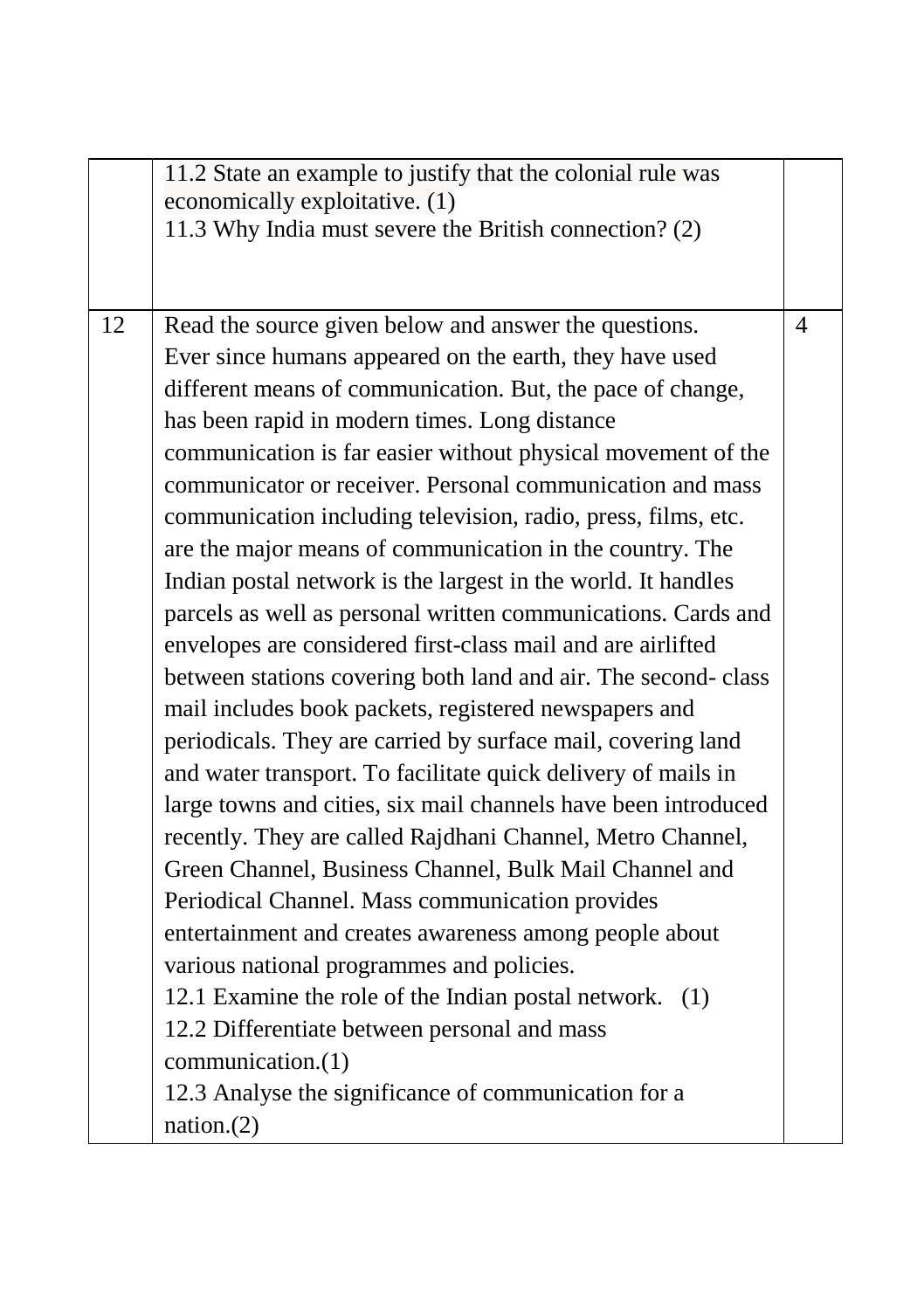